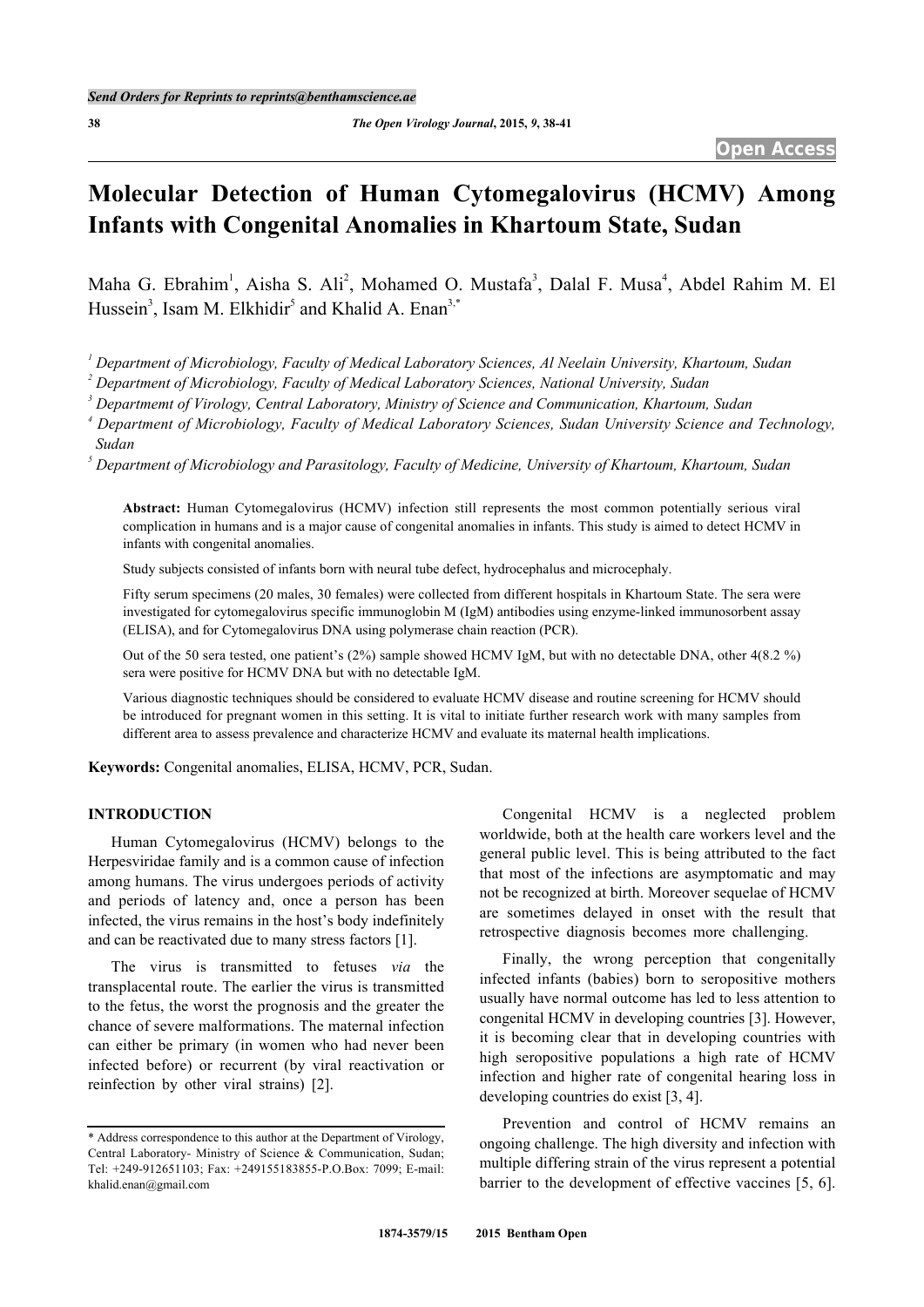Moreover, at the population level, there is certainly potential that vaccination of women with preexisting immunity might boost their immunity and reduce the incidence of congenital infection and/or disease in this population. Updated estimates of the produced congenital CMV and its impact are needed for increased awareness of congenital CMV infection and disease, allocation of public health resources, and determination of the cost-effectiveness of potential interventions [\[7](#page-3-1), [8](#page-3-2)]. The current study aims to collect preliminary information regarding this problem in Sudan and highlight its extent and to stimulate further research to in this field in the country.

#### **MATERIAL AND METHOD**

**Study Site:** This is a descriptive cross-sectional neonates study conducted for 50 newborn infants with suspected HCMV infection (complained from neural tube defect, hydrocephalus and microcephaly). The study was conducted in the neonate intensive care units (NICUs) of three Hospitals in Khartoum State (Ibrahim Malik teaching Hospital, Khartoum Teaching Hospital and Omdurman Maternity Hospital), during September 2014 to January 2015.

**Samples Collection:** Blood samples were collected from infants with various congenital anomalies (n=50) after birth (age range was from one day to four months). Blood (2-5 ml) was collected in plain containers and transported on wet ice to the laboratory for immediate processing. Sera were separated from blood samples by centrifugation and stored at -20 till tested.

<span id="page-1-1"></span><span id="page-1-0"></span>

Fig. (1). HCMV PCR results (406 bp) on 2 % agarose gel. Lanes 1-3 show positive patients Samples; Lane 4 shows positive control; Lane 5 shows negative control result of HCMV; M: 100 bp DNA size marker.

**Capture ELISA IgM:** Serum samples were tested for the presence of CMV IgM antibodies using  $3<sup>rd</sup>$ generation commercially available ELISA kits (GENESIS Diagnostic, Omega Diagnostic Group PLC, Cambridge Shine, UK), according to the manufacturer's instructions.

**DNA Extraction:** Serum samples were processed by using commercial DNA extraction kit (Bio Basic Inc One Tube Viral DNA Isolation Buffer), which was performed according to the manufacturer's instructions.

**DNA Amplification:** The outer prime sequences (Forward: 5-GGA TCC GCA TGG CAT TCA CGT ATG T-3, reverse: 5-GAA TTC AGT GGA TAA CCT GCG GCG A-3) were selected from a conserved region of the fourth exon of the HCMV immediate early (IE) gene, located in the Hind III-X fragment of the AD-169 strain [[9,](#page-3-3) [10](#page-3-4)]. Optimized PCR reaction for HCMV DNA amplification was performed according to [[10\]](#page-3-4) briefly, 3ul of DNA extract was added to PCR premix (Maxime PCR premix kit (i-Tag)) containing i-Tag TM DNA polymerase, dNTP mixture and reaction buffer. Two ul of primers and 13ul of distilled water were then added to PCR premix. The PCR program consisted of 95° C for10 min, followed by 35 cycles of 95 $\degree$  C 45 s, 58 $\degree$  C 50 s and 72° C 45 s with a final extension at 72°C 5 min. The PCR was carried out in a total volume of 25ul and the amplified PCR product was detected by agarose gel electrophoresis. The product was visualized by staining with 0.15% Ethidium bromide using UV gel documentation system INGeNius. The expected size of immediate early (IE) gene amplicon was 406 bp (Fig. **[1](#page-1-0)**).

### **Ethical Review**

The study was approved by the Ethical Review Committee (ERC) of the Ministry of Health Khartoum State, Sudan. Informed consents were obtained from parents or legal guardians of children.

#### **RESULTS**

A total of 50 newborn patients were enrolled in this study, 20  $(40\%)$  of them were males and 30  $(60\%)$  were females.

**Table 1. cross- tabulation between PCR and ELISA (IgM) results for the diagnosis of HCMV in sera samples collected from neonates with congenital anomalies in Khartoum State, Sudan, during the period from September 2014 to January 2015.**

| <b>ELISA</b>    | <b>PCR</b> |                          |    |                 |
|-----------------|------------|--------------------------|----|-----------------|
|                 |            | <b>Positive Negative</b> |    | Total Agreement |
| Positive<br>IgM |            |                          |    |                 |
| Negative        |            | 46                       | 49 | 94%             |
| Total           |            | 46                       | 50 |                 |

One male (2%) out of 50 neonates with microcephaly was found to be HCMV- IgM antibodies positive and 49 (98%) were found to be HCMV IgM antibodies negative.

In addition, 4(8.2%) samples were HCMV DNA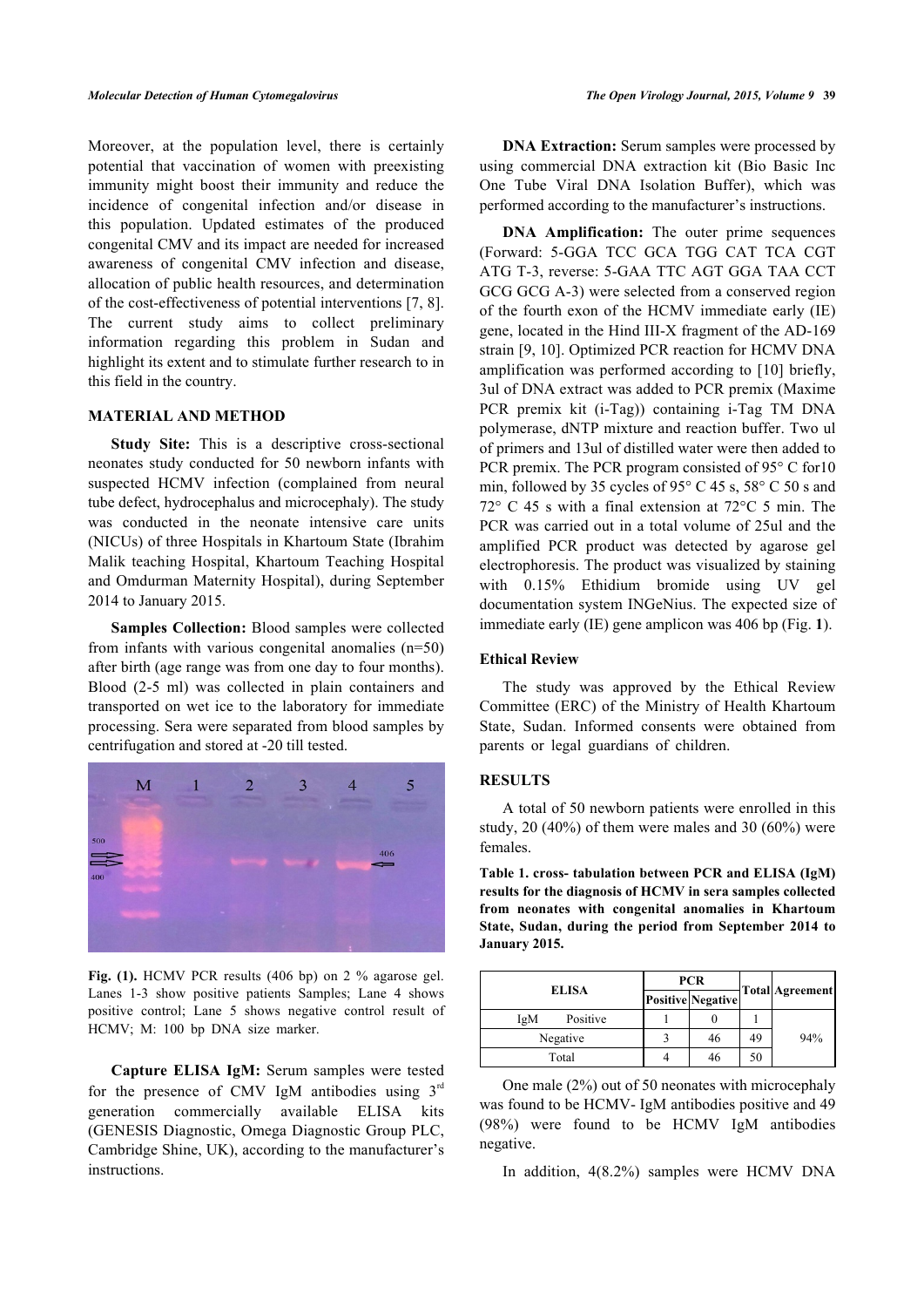positive. These samples were from 2 males and 2 female neonates all of them suffered from congenital neural tube defect and hydrocephalus). None of the microcephally patients were DNA positive. Fifty samples were used for comparison of both ELISA and PCR results, out of them, 4 samples were positive for PCR, one sample for both ELISA IgM and PCR and 46 samples were negative by both testes. This revealed an overall agreement of 94% (47/50) between the two tests Table **[1](#page-1-1)**.

### **DISCUSSION**

Congenital CMV infection is the most common congenital infection worldwide. The rate of infection varies in different population and different age groups. The maternal primary or reactivated infection during pregnancy can lead to Congenital CMV infection, but maternal reinfection with different strains of CMV can rarely lead to congenital symptomatic infection.

Although HCMV is a major public health problem throughout the world, only limited information is available about the incidence and the history of this infection in Sudan.

The aim of the present study was to determine prevalence using ELISA and PCR of HCMV among patient with congenital neural tube defect, hydrocephalus and microcephaly in Khartoum State. In the present study, HCMV IgM antibodies were found in 1(2%), and virus DNA was found in 4(8%) of the tested samples.

<span id="page-2-0"></span>In Sudan, high seroprevalence of HCMV (IgM antibodies) among congenitally, infected neonates in Khartoum State (94.3%) was recorded by Nahla *et al.* (2011). This is in sharp contrast with the findings of present study. The difference between the two studies may be due to different patient inclusion criteria in the two studies depending on the type of specimens that were available at time of collection, hence in our study the specimens were from patients with tube defects, hydrocephaly and microcephaly, while in the other study specimen were mainly from cases of respiratory infection, hydrocephaly and jaundice.

<span id="page-2-3"></span><span id="page-2-2"></span><span id="page-2-1"></span>On the other hand, Khairi *et al.* (2013) found CMV IgM antibodies in 6 % of pregnant women at Omdurman Maternity Hospital that was in concordance with the finding reported from Italy, 0.47% (Barbi M *et al.* 1998), Sweden, 0.46% (Ahlfors K *et al.* 1999) and US, 0.48% (Murph JR *et al.* 1998).

<span id="page-2-4"></span>The discrepancy in the reported results of congenital CMV infection between ELISA test and conventional PCR could be due to differences in the sensitivity and specificity of the methods. The ideal diagnostic test should be sufficiently sensitive to detect infection at an

early stage before clinically significant disease has occurred; the test should also eliminate the false positive results. Detection of HCMV DNA is most likely to be useful in this way because it has high sensitivity and more specificity than serological methods (ELISA). Positive IgM ELISA and negative DNA results might be to due to the persistence of the IgM antibodies for a long time after infection in some apparently healthy individual, where virus load may be too low to be detected by PCR.

In conclusion, Cytomegalovirus showed low prevalence in infants with hydrocephalus, neural tube defect and microcephaly in Khartoum State. This study should pave the way for more research on various area of HCMV infection including different sources of virus, the association between HCMV acquisition and various risk factors such occupation, ethnicity, geographical location, hospitalization, antibiotic usage, surgery and disinfection. Also other causes of childhood congenital defects such as rubella virus should warrant further investigation.

## **CONFLICT OF INTEREST**

The authors confirm that this article content has no conflict of interest.

#### **ACKNOWLEDGEMENTS**

We would like to thank the staff of Central Laboratory for help and encouragement.

#### **REFERENCES**

- [1] Casteels A, Naessens A, Gordts F, De Catte L, Bougatef A, Foulon W. Neonatal screening for congenital cytomegalovirus infections. J Perinat Med 1999; 27(2): 116-21. [<http://dx.doi.org/10.1515/JPM.1999.015>] [PMID: [10379501\]](http://www.ncbi.nlm.nih.gov/pubmed/10379501)
- [2] Stagno S, Pass RF, Cloud G, *et al.* Primary cytomegalovirus infection in pregnancy. Incidence, transmission to fetus, and clinical outcome. JAMA 1986; 256(14): 1904-8. [<http://dx.doi.org/10.1001/jama.1986.03380140074025>] [PMID: [3020264](http://www.ncbi.nlm.nih.gov/pubmed/3020264)]
- [3] Mussi-Pinhata MM, Yamamoto AY, Moura Brito RM, *et al.* Birth prevalence and natural history of congenital cytomegalovirus infection in a highly seroimmune population. Clin Infect Dis 2009; 49(4): 522-8. [<http://dx.doi.org/10.1086/600882>] [PMID: [19583520\]](http://www.ncbi.nlm.nih.gov/pubmed/19583520)
- [4] Yamamoto AY, Mussi-Pinhata MM, Isaac MdeL, *et al.* Congenital cytomegalovirus infection as a cause of sensorineural hearing loss in a highly immune population. Pediatr Infect Dis J 2011; 30(12): 1043-6. [<http://dx.doi.org/10.1097/INF.0b013e31822d9640>] [PMID: [21814153](http://www.ncbi.nlm.nih.gov/pubmed/21814153)]
- [5] Boppana SB, Rivera LB, Fowler KB, Mach M, Britt WJ. Intrauterine transmission of cytomegalovirus to infants of women with preconceptional immunity. N Engl J Med 2001; 344(18): 1366-71. [<http://dx.doi.org/10.1056/NEJM200105033441804>] [PMID: [11333993](http://www.ncbi.nlm.nih.gov/pubmed/11333993)]